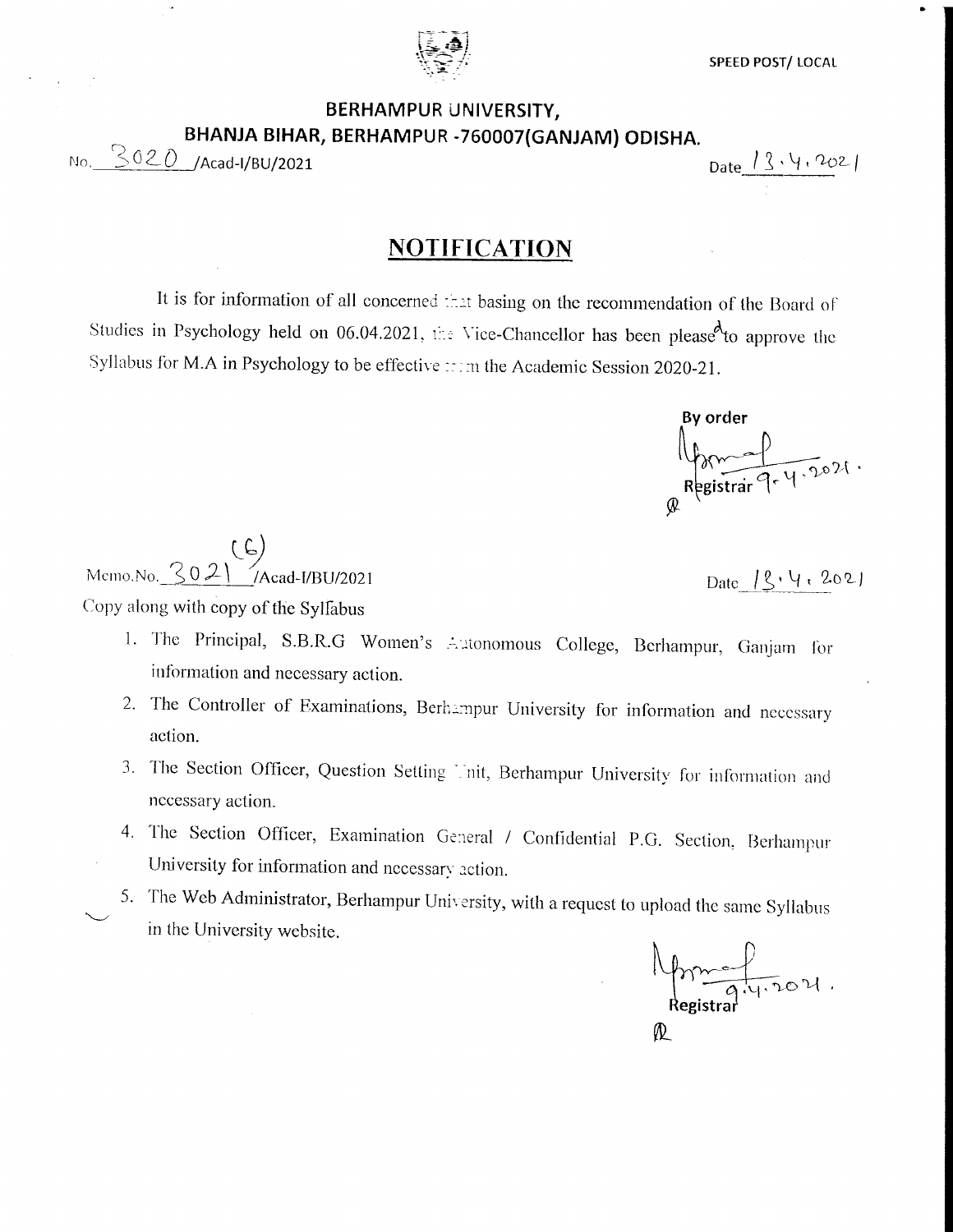BERHAMPUR UNIVERSITY

## COURSES OF STUDY

# P.G (APPLIED PSYCHOLOGY)

## ADMISSION BATCH:2020-21

 $\mathcal{A}(\mathcal{A})$  and  $\mathcal{A}(\mathcal{A})$  and  $\mathcal{A}(\mathcal{A})$ 

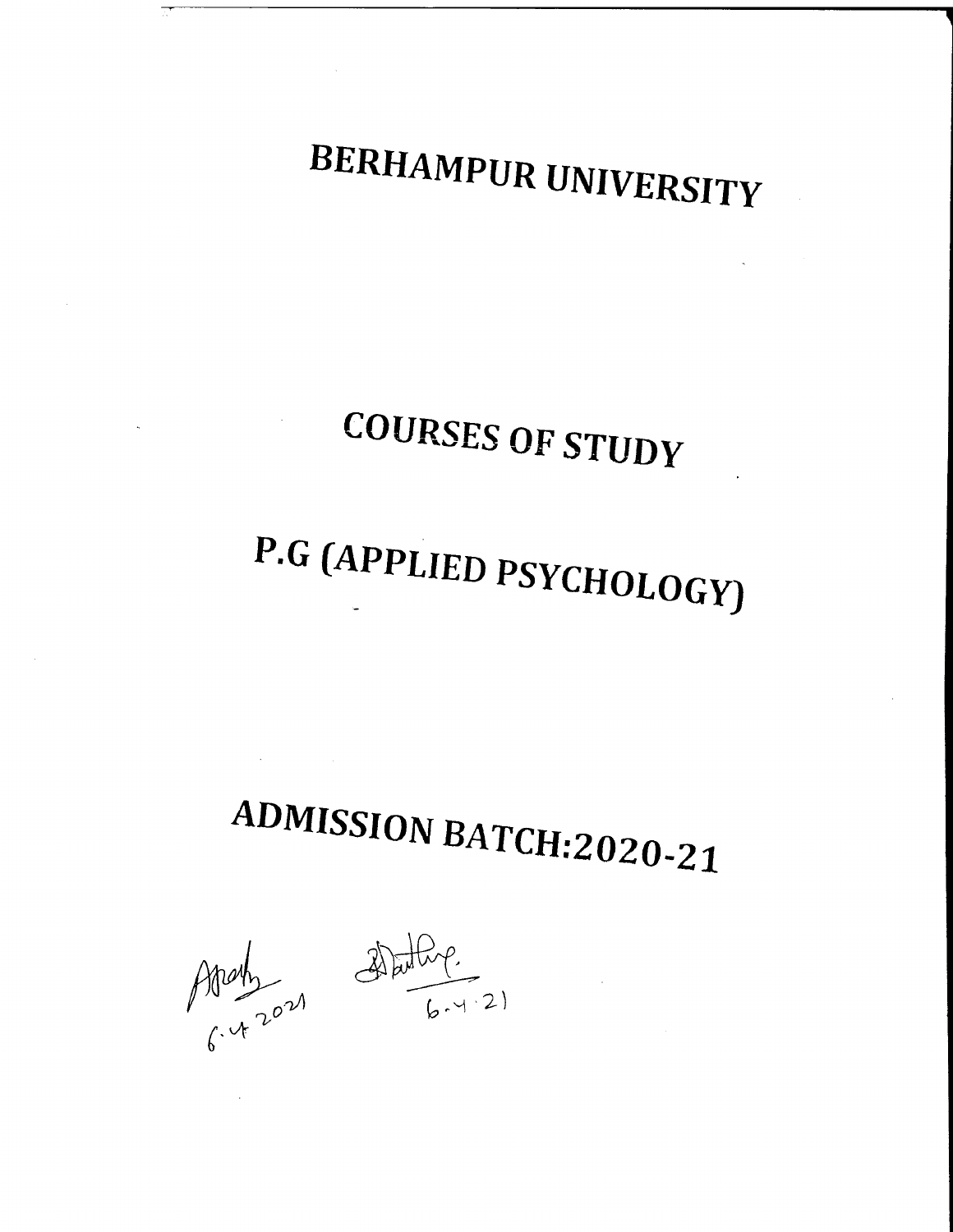| <b>DI.IVO</b>                                                                  | Paper Code [15]   Title of the paper   |                   |                                          |     | <b>Total Marks</b><br>$(TE+IAE)$ | No of<br><b>Credits</b> |  |
|--------------------------------------------------------------------------------|----------------------------------------|-------------------|------------------------------------------|-----|----------------------------------|-------------------------|--|
| FIRST SEMESTER(500 MARKS) Press                                                |                                        |                   |                                          |     |                                  | <b>20 CREDITS</b>       |  |
| 1                                                                              | CC101                                  |                   | Basic Psychological Processes            |     | $60 + 20$<br>۱Ż.                 | 04                      |  |
| $\overline{2}$                                                                 | 55, 1<br>CC102                         | ИÌ                | Life Span Developmental Psychology       |     | $80 + 20$                        | 04                      |  |
| ÷<br>3<br>CC103                                                                |                                        |                   | Statistics in Psychology                 |     | $80 + 20$                        | 04                      |  |
|                                                                                | 4<br>CC104                             |                   | Applied Social Psychology                |     | $80 + 20$                        | 04                      |  |
|                                                                                |                                        |                   |                                          |     |                                  |                         |  |
| 5                                                                              | $\sim$ CC105                           |                   | Psychological Practical<br>&SPSS Package |     | $(50+50)100$                     | 04                      |  |
|                                                                                |                                        | Total             |                                          | 500 | 20                               |                         |  |
|                                                                                | SECOND SEMESTER (500 MARKS) 20 CREDITS |                   |                                          |     |                                  |                         |  |
| 6                                                                              | CC201                                  |                   | Research                                 |     | $80 + 20$                        |                         |  |
|                                                                                |                                        |                   | Methodology                              |     |                                  | 04                      |  |
| $7 \div$ .                                                                     | CC202                                  | ria.              | Educational                              |     | $80 + 20$                        |                         |  |
|                                                                                |                                        |                   | Psychology                               |     |                                  | 04                      |  |
| 8                                                                              | CC203                                  |                   | Organizational                           |     | $80+20$                          |                         |  |
|                                                                                |                                        |                   | Behaviour                                |     |                                  | 04                      |  |
| 9                                                                              | CC204                                  |                   | Human Resource                           |     | $80 + 20$                        | 04                      |  |
|                                                                                |                                        |                   | Management (HR                           |     |                                  |                         |  |
|                                                                                |                                        |                   | M)                                       |     |                                  |                         |  |
| 10                                                                             | $\ddagger$<br>CC205                    |                   | Practical                                |     | 100                              | 04                      |  |
|                                                                                | THIRD SEMESTER (500 MARKS)20 CREDITS   |                   |                                          |     |                                  |                         |  |
| 11<br>CC301                                                                    |                                        |                   | Positive Psychology                      |     |                                  |                         |  |
|                                                                                |                                        |                   |                                          |     | $80 + 20$                        | 04                      |  |
| 12                                                                             | CC302                                  |                   | Clinical Psychology                      |     |                                  |                         |  |
|                                                                                |                                        |                   |                                          |     | $80 + 20$                        | 04                      |  |
| 13                                                                             | CC 303                                 |                   | Counselling Psychology                   |     |                                  |                         |  |
|                                                                                |                                        |                   |                                          |     | $80 + 20$                        | 04                      |  |
| 14                                                                             | CC 304                                 | Health Psychology |                                          |     | $80 + 20$                        | 04                      |  |
|                                                                                |                                        |                   |                                          |     |                                  |                         |  |
| 15<br>$CC$ 305<br>$\gamma$ , $\gamma$                                          |                                        | Practical         |                                          | 100 | 04                               |                         |  |
|                                                                                |                                        |                   |                                          |     |                                  |                         |  |
|                                                                                |                                        |                   |                                          |     |                                  |                         |  |
| 16                                                                             | FOURTH SEMESTER (500 MARKS)20 CREDITS  |                   |                                          |     |                                  |                         |  |
| 17 <sup>2</sup>                                                                | CC401                                  |                   | Applied Psychology -1                    |     | $80 + 20$                        | 04                      |  |
| 18                                                                             | CC402<br>CC403                         |                   | Applied Psychology-2                     |     | $80 + 20$                        | 04                      |  |
| 19<br>þ.                                                                       | CC 404                                 |                   | <b>Applied Psychometry</b>               |     | $80 + 20$                        | 04                      |  |
|                                                                                |                                        |                   | Observation and Seminar Presentation     |     | $50+50=100$                      | 04                      |  |
| 20                                                                             | CC 405                                 |                   |                                          |     |                                  |                         |  |
|                                                                                |                                        |                   | Project work/Field Study                 |     | 100                              | 04                      |  |
| (Clinical/Counselling /Health Psychology<br>Organisational/Social/Educational/ |                                        |                   |                                          |     |                                  |                         |  |
|                                                                                |                                        | HRM clinical)     |                                          |     |                                  |                         |  |
|                                                                                |                                        |                   |                                          |     |                                  |                         |  |

 $\mathbb{Z}^2$ 

 $\hat{\mathcal{F}}$ 

 $\ddot{\phantom{0}}$  $\frac{1}{2}$   $\frac{1}{2}$ 

 $\frac{1}{2} \frac{d}{dt} \frac{d}{dt} \frac{d\theta}{dt}$ 

 $\bar{z}$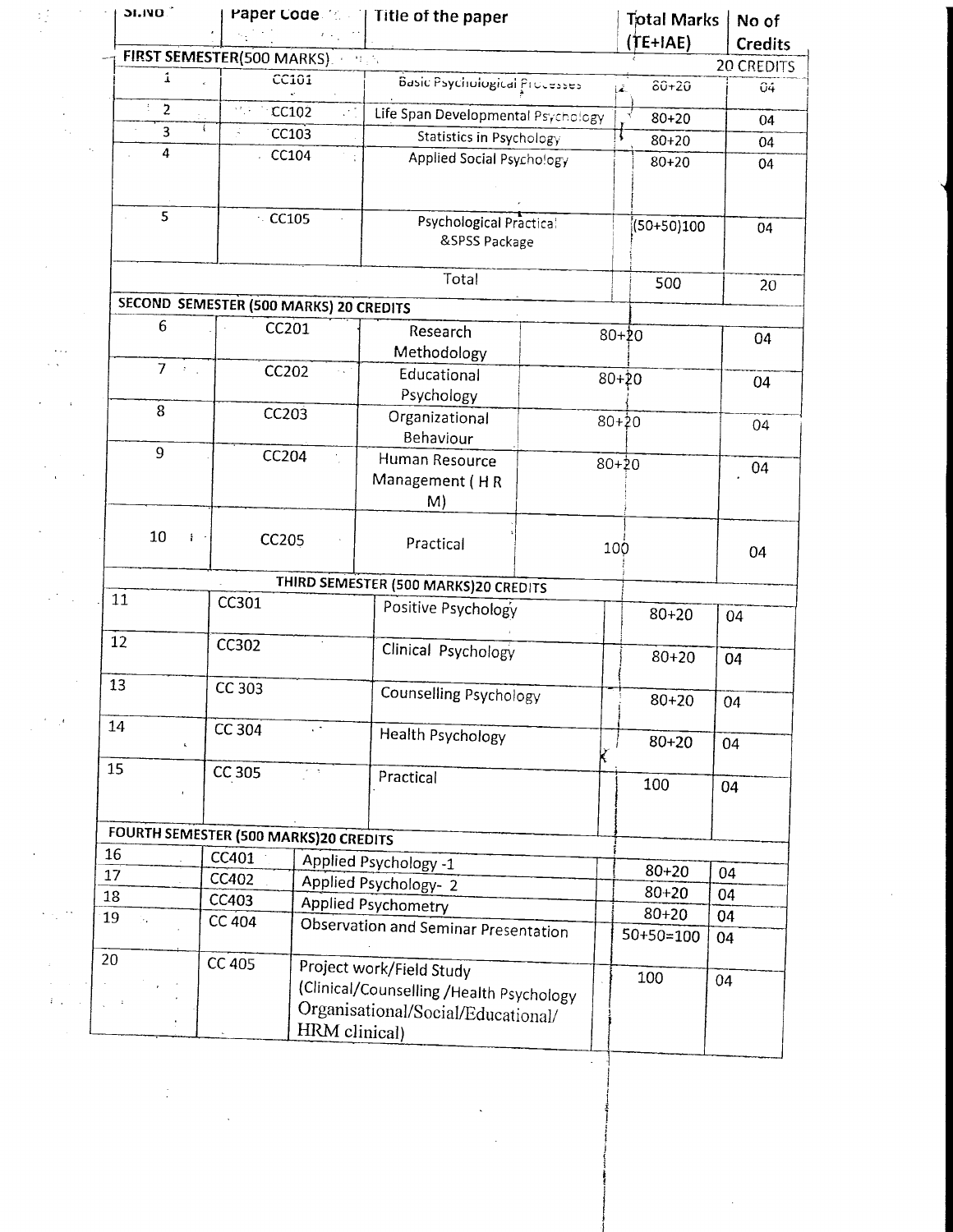## Semester – I

#### Paper I(CC-101) **BASIC PSYCHOLOGICAL PROCESSES**

#### 100 marks (4 Credits)  $(80+20 \text{ IAE})$

Unit 1

Learning and Motivation: Principles and application of Classical conditioning, Operant conditioning. Observational Learning; Learning \$trategies, Learning in digital world, Self-regulated learning, perspectives of motivation, types of motivation, motivational conflict.

Unit 2

Memory and Intelligence : Processes of memory: Encoding, storage, Retrieval. Theories of Memory- Information Processing, Levels of Processing, Parallel Distributed Processing. Stages of Memory: Sensory Memory, Short-term Memory/Working Memory, Long-term Memory. Forgetting: Theories of memory.Intelligence: Theories of Intelligence, Theory(Dr.J.P Sternberg, Thurstone, PASS Das). Spearman, Gardner. Giftedness, Mental Retardation, Emotional Intelligence., Artificial Intelligence

Unit 3

Perception and Problem Solving: Perceptual processing, Role of Attention in perception, Perceptual organisation, perceptual sets, perceptual constancies, depth perception, cistance and movement, perceptual illusion. Problem solving and decision making; mental imagery, creative and critical thinking, nature and stages of creative thinking.

Unit 4

Emotion and Personality: Meaning and nature of emotion, theories of emotion, emotion in everyday life- self conscious emotions, shame, guilt, embarshment and pride, positive emotional state and processes . Personality: Theories of Personality: Psychoanalytic-Freudian. Neo-Freudian; Behaviouristic, Humanistic, Trait-cum-Type Theory. Assessment of Personality: Interviews, Personality Inventory and Rating scales, Projective Tests.

₹

#### **BOOKS:**

- Baron, R. A. (2002). Psychology (5<sup>th</sup> Edition), New Delhi: Pearson Education.
- Zimbardo, P.G. & Weber, A.L. (1997 Ed.)- Psychology- New York, Harper Collins  $\sim$  (  $\sim$   $\bullet$ ) College Publishers.
	- Panda, K.C. & Panda, N. (2015). Perspective in General Psychology and Life: A Basic Text (Vol.I). Cuttack, KitabMahal.
	- Ciccarelli, S,K.,& Mayer, G, E.(2010) Psychology. South Assian Edition ,New Delhi: Pearson Education
	- Baron, R&Misra, G. (2013). Psychology. Pearson.
	- Carr, A. (2008) . Positive Psychology: The science of happiness and human strength.NewDelhi:Routledge.
	- Barret. L. E, Niedenthal,  $P_{\star}$ & Winkielman M.,  $(2005)$ Emotional & Consciousness. New York: Guilford Press.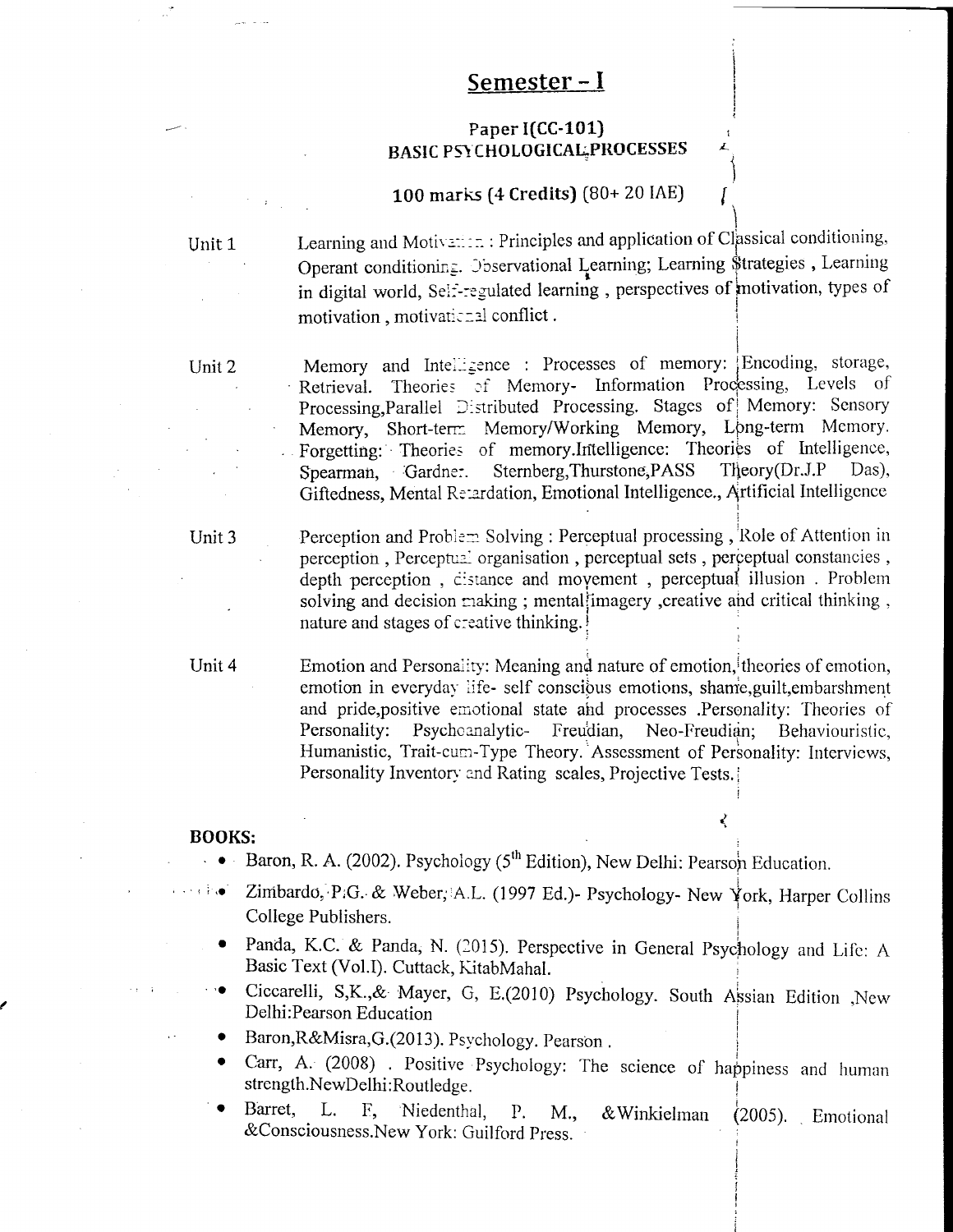## Paper II (CC-102) LIFE SPAN DEVELOPMENTAL PSYCHOLOGY 100 marks (4 credits) (80+ 20 IAE)

Unit-1. Understanding development: Research designs theoretical perspectives of human  $\label{eq:2.1} \mathcal{L}^{\text{max}}(\mathcal{L}^{\text{max}}_{\text{max}},\mathcal{L}^{\text{max}}_{\text{max}})$ development.

Unit- 2. Childhood: attachment, maturation, psycho-social crises, cognitive development, disorders of childhood- ADHD, autism and Dyslexia.  $\sim$   $\sim$ 

Unit-3. Adolescence: physical, Social and cognitive development, Adolescence Sexuality gender identity, adolescents at risk, problems during adolescence.  $\mathbb{P}^{(1)} \times \mathbb{P}^{(1)} \times \mathbb{P}^{(1)}$ 

**1996** Support Matter 4. Adulthood: Physical development, Beginning of a family, work, gender role shifting,  $\zeta$  and illnesses & problems during Old age.

#### **BOOKS:**

**Participal Strip (2)** 

 $\chi_{\rm eff} \lesssim \chi_{\rm eff}$  ,  $\phi \gtrsim 100$ 

Development(6th Life-span Human 1. Sigelman, C.K. & Rider, E.  $(2008),$ edd.).UK, Wadsworth publishing company

Human Development (11<sup>th</sup> edd.). New 2. Papalia, D. Olds and Feldman(2009), York, McGraw-Hill

3. Berger, K.S. (2001), The development person through lifespan.  $(4^{th}$  edd.), Catherine Woods

#### Paper III(CC-103) STATISTICS IN PSYCHOLOGY 100 marks (4 Credits)  $(80+20)$

Unit-1:Psychological Statistics, Descriptive & Inferential Statistics, Variable and constants, measurement scales, types of statics-parametric and non-parametric statics.

Unit-2: Nature and the properties of Normal Probability distribution; standard score and the normal curve, the standard normal curve- finding areas/scores when the area/score is known, the normal curve as a model for sampling distribution- divergence from normality (skewness and kurtosis).

Dealing with Nominal scale: Chi-Square, Ordinal scale: Friedman's ANOVA,  $-$  Unit -3: Wicoxon signed rank test, Mann- Whitney U Test, Kruskal Wallis H, Correlation- Product  $\bar{1}$  ,  $\bar{1}$  ,  $\bar{1}$  ,  $\bar{1}$ Moment and Rank Order Correlation.

Unit-4: Inferential Statistics (Numerical illustration) : interval and the ratio scale - 't' test, 'F' test, ANOVA- one way and two way ANOVA, Regression analysis.

#### **BOOKS-**

 $\overline{\phantom{a}}$ 

Aron, A., Aron, E.N., & Coups, E.J. (2007). Statistics for Psychology (4th Ed.). Delhi: Prentice Hall of India.

The same of Fermion King, B.M. & Minium, E.W. (2007). Statistical Reasoning in the Behavioral Sciences (5th Ed.). Noida: Wiley.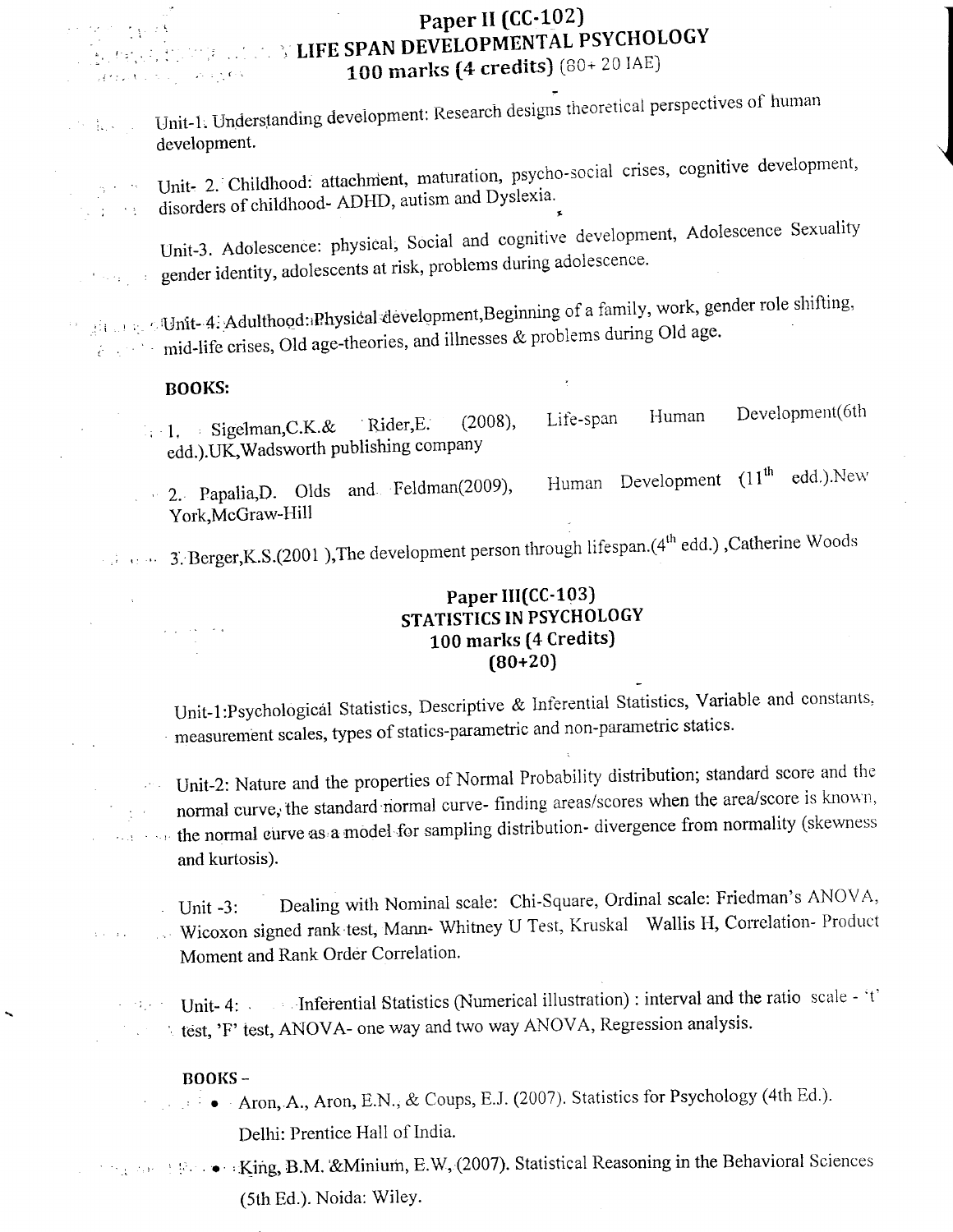- Mangal, S.K. (2012). Statistics = Psychology and Education (2nd Ed.). Delhi: ÷. Prentice Hall of India.
- Howitt, D and Cramer, D. (2011). Introduction to Statistics in Psychology. London,  $\hat{\bullet}$ UK: Pearsons Education Ltd.
- Chadha, N.K. (1991). Statistics for behavioural and social sciences .Relience  $\bullet$ Publication House; New Delh!
- Siegal, S.(1956). Non Parametric Statistics. NY; McGraw Hill.
- Garret, H.E (1981) Statistics in psychology and education(10<sup>th</sup> edd.)

## Paper IV(CC104) **APPLIED SOCIAL PSYCHOLOGY** 100 marks (4 Credit) [80+ 20 IAE]

Unit 1. Introduction: Nature of Applied Social Psychology, Social influences on behaviour, Interpersonal attraction and close relationships, cultural foundations of relationships, Levels of Analysis, Overview of methods.

Unit 2. Pro-social behaviour, Altruism - The many faces of altruism, explaining altruism, Discrimination and Diversity (Economic. Culture, Religious, Social, Gender)

Unit 3. Applications: Intergroup Relations (Prejudice, Conflict, Conflict Management); Health; Environment and Legal System

Unit 4. Intervention and Evaluation: Precess of Intervention; Need for evaluation for effective Programmes; Case Studies in Indian Context

#### **BOOKS:**

n ar ser is

 $\sigma$ 

- · Baumeister, R.F. & Bushman, B.J. (2013). Social Psychology and Human Nature. Belmont, California: Wadsworth.
- Aronson, E., Wilson, T.D., Akert, R.M., & Sommers, S.R. (2017). Social Psychology, 9  $\ddot{\phantom{0}}$  ,  $\bullet$ th edition, Delhi:
	- Pearson. Myers, D., Sahajpal, P., Behera, P. (2011). Social Psychology (10th Edition). New Delhi: McGraw Hill.
- Mikkelson, B. (1995). Methods for Development Work and Research: A Guide for  $\bullet$  . Practioners. New Delhi: Sage.
- Schneider, F.W., Gruman, A., Coults, L .M. (Eds.). (2012). Applied Social Psychology: Understanding and Addressing Social and Practical Problems. New Delhi: Sage Publications.
- Smith, P.B., Bond, M.H., &Kagitcibasi, C. (2006). Understanding Social Psychology Across Cultures. New Delhi: Sage Publications
	- Kapur, P., &Misra, G. (2011). Social identity in India: Continuities and fractures. In G. Misra (Ed.), Contemporary Indian Psychology, Nov.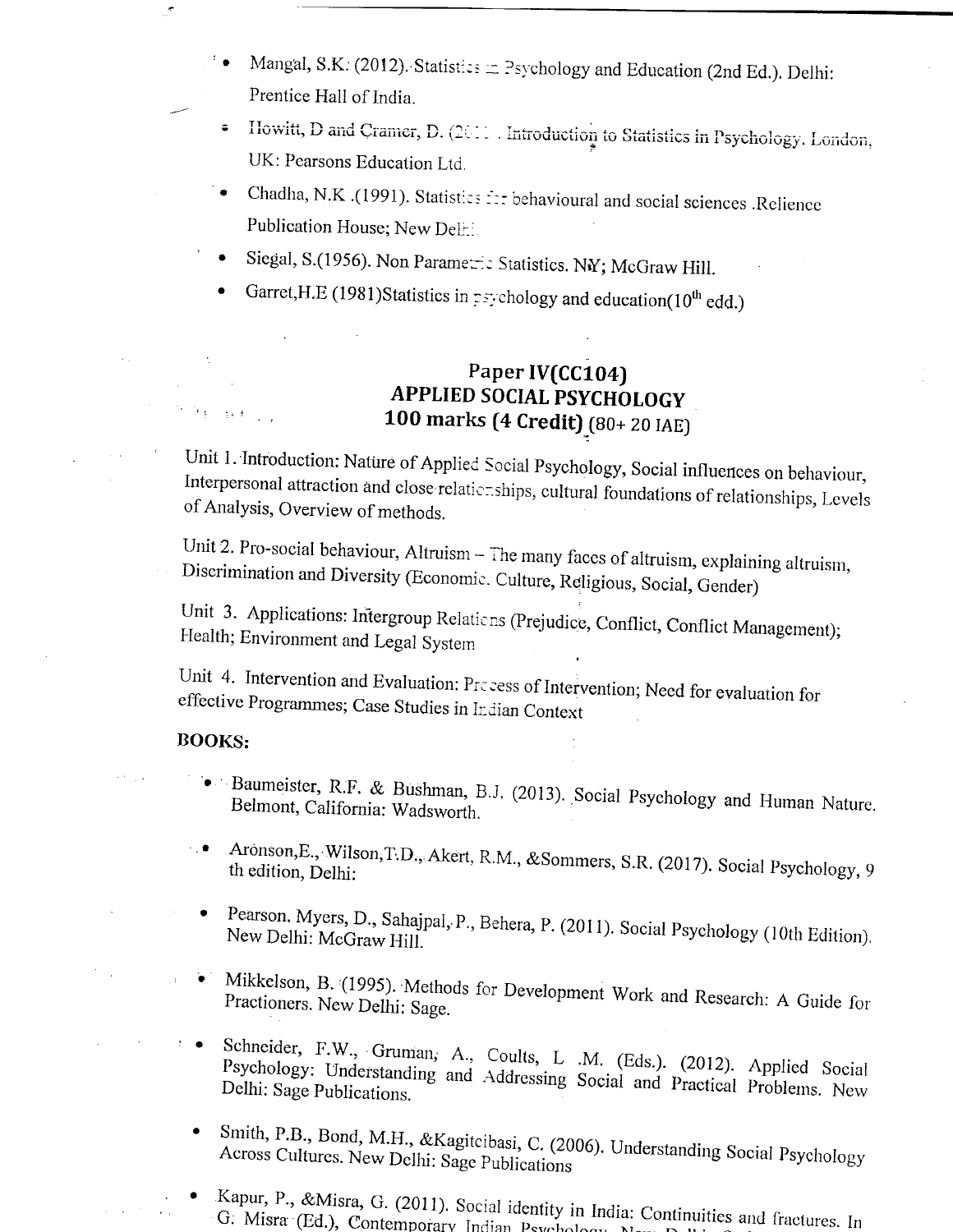$\mathcal{L}^{\mathcal{G}}(s_{1},s_{2})\in\mathbb{R}^{|\mathcal{A}|},\ s_{1}\in\mathcal{X}$ 

## Paper V(CC-105) Practical

### **A BELIEVE SPENCHOLOGICAL PRACTICAL AND SPSS PACKAGE** 100 marks (4 Credit) Practical: (50 MARKS)

The students are required to understand the practical on the basis of SEM-1 syllabus and use any two of the practical to mentioned the following practical syllabus.

- 1. Cognitive Assessment Test
- 2. 16 PF/Neo-FFI
- 3. Emotional Intelligence Test(MEII)
- 4. WISC/WAIS-'P'(Indian adaptation)/DBT

### **SPSS Package: (50 MARKS)**

The students will be given exposure on SPSS Package. **BOOKS-**

Field, A (2009). Discovering Statistics using SPSS  $(3<sup>rd</sup> Ed)$ . New Delhi; Sage

## Semester -II Paper (CC-201) RESEARCH METHODOLOGY **100 marks (4 Credit)** (80+ 20 IAE)

Unit- 1.Basics of research in Psychology: What is Psychological Research? The Goals of Psychological Research, Paradigms of Research, Principles of Good Research; Current Issues in Psychological Research - Replication Crisis, Publication and Ethics; Research Traditions: Quantitative and Qualitative Orientations Towards Research and their steps, Comparing Qualitative and Quantitative Research Traditions, Formulating a problem and developing a testable research question/research hypothesis

Unit -2. Research Design- Types of research design; Experimental, quasi-experimental and single-subject Designs, sampling technique; probability & non-probability sampling, ethical guidelines.

Unit-3. Methods and tools of Data Collection: Qualitative and quantitative data, Observation method, Interview, case study, focus group discussion, Questionnaires, Projective techniques, Content Analysis

Unit-4.Steps of research, report/article/journal/thesis writing.  $\mathcal{L}^{\text{max}}$ 

#### **BOOKS:**

 $\mathcal{A}_1$ 

 $\sim 3-10$ 

 $\mathcal{L}_{\mathrm{max}}$ 

 $\sim$ 

 $1.14\, \mathrm{Gyr}^{-1}$ 

 $\mathcal{O}(\mathcal{O}_{\mathcal{A}})$ 

 $\mathcal{L} = \{1,2,3,4\}$ 

- Anastasi, A., & Urbina, S. (2017). Psychological Testing, 7 th Edition. Noida: Pearson India.
	- <sup>1</sup> Bryman, A. (2004). Quantity and Quality in Social Research. London, UK: Routledge.
- Chadha, N.K. (2009). Applied Psychometry. New Delhi: Sage.
- Gregory, R.J. (2017). Psychological Testing: History, Principles, and Applications  $\mathbf{t} = \mathbf{0}$  . (7thEd.). New Delhi: Pearson India.
	- · Murphy, K.R. &Davidshofer, C.O. (2019). Psychological Testing: Principles & Applications (6th Ed.). New Jersey: Pearson.

岩管原子

 $\mathcal{Q}^{\text{L}}$  and  $\mathcal{Q}$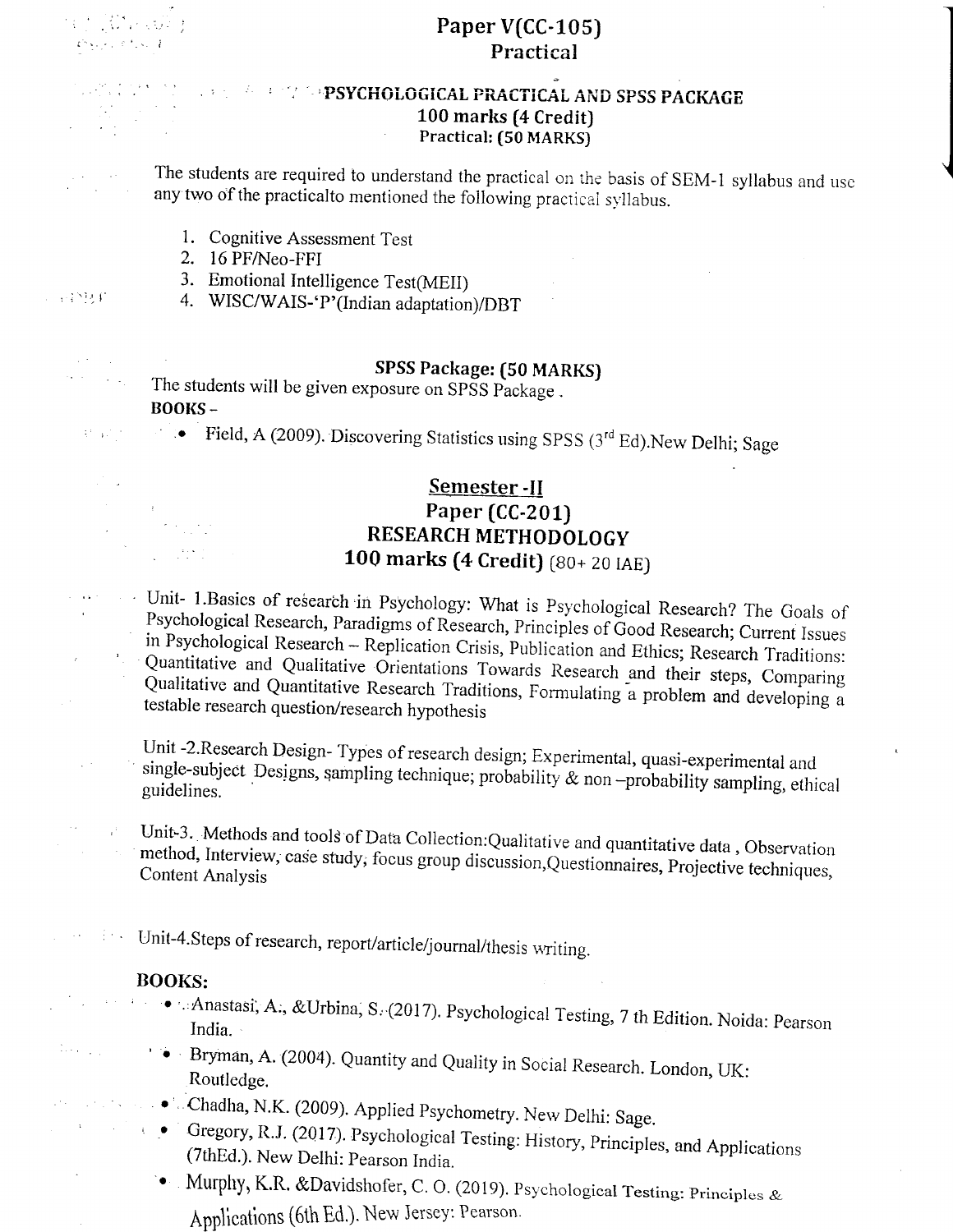Neuman, W.L. (2006). Social Research Methods: Qualitative and Quantitative Approaches (6th Ed.) Boston: Pearson Education.

Willig, C. (2001). Introducing qualitaries research in psychology: Adventures in theory and method. Philadelphia: Open University Press.

## EDUCATIONAL PSYCHOLOGY(CC202) 100 Marks (4 Credit) (80+ 20 IAE)

Unit-1: Sociocultural Diversity and Educatic.

Culture, socioeconomic status, Ethnicity, Language issues, Multi-cultural education, culturally relevant teaching, Gender. Views on Gender Development, Gender Stereotyping, Gender-role classification, eliminating gender bias.

## Unit- 2: Motivation, Teaching and Learning

Exploring motivation; Nature of motivation; Perspectives on motivation; Motivation to achieve; Motivation, Relationships and Socio-cultural contexts; How to reach low achieving students.

Unit-3: Managing the classroom- Need for management; Designing the physical of the classroom. Creating positive environment for learning; environment good communicator; Dealing with problem behavior. Being a

Unit-4: Classroom Assessment- The classroom as an assessment context; Traditional tests; Alternative assessments, Grading and reporting performance; Computers and assessment.

#### recommended

- 1. Santrock, J.W(2004). Educational Psychology(9<sup>th</sup> edd.)
- 2. Gage, N.L. & Berliner ,D.C. (2009) Educational Psychology(5<sup>th</sup> edd.), Boston, Houghton Mifflin
- 3. Woolfolk, A.(2004). Educational Psychology(9<sup>th</sup> edd.). Boston, Pearson
- 4. Mangal, S.K. (2002), Advanced Educational Psychology (2<sup>nd</sup> edd.), New Delhi, PHI learning private limited

## ORGANIZATIONAL BEHAVIOUR(CC203)

## 100 marks (4 Credits) (80+20 IAE)

Unit 1. Defining Organizational behavior foundations of OB; importance of OB; OB model; Evaluation of OB.

Unit 2. Organizational culture, creativity and innovation: meaning & definition; How is culture created ? Creativity in organizations- characteristics of creative individuals, methods of enhancing creativity; Innovation in organizations

Unit 3. Leadership: Nature of leadership; Leadership models; Leadership styles; contemporary issues in leadership.

Unit 4. Team Building and conflict management-Team dynamics; nature of teams; team's vs groups; Effective team work. Type of conflicts; Resolving conflicts; conflict management styles; Beyond conflict resolution.

#### **BOOKS:**

- 1. Aswathappa, K. (2009) Organizational Behaviour, Himalya Publishing House
- 2. Greenberg, J. & Baron, R.A., (2003) Behaviour in organizations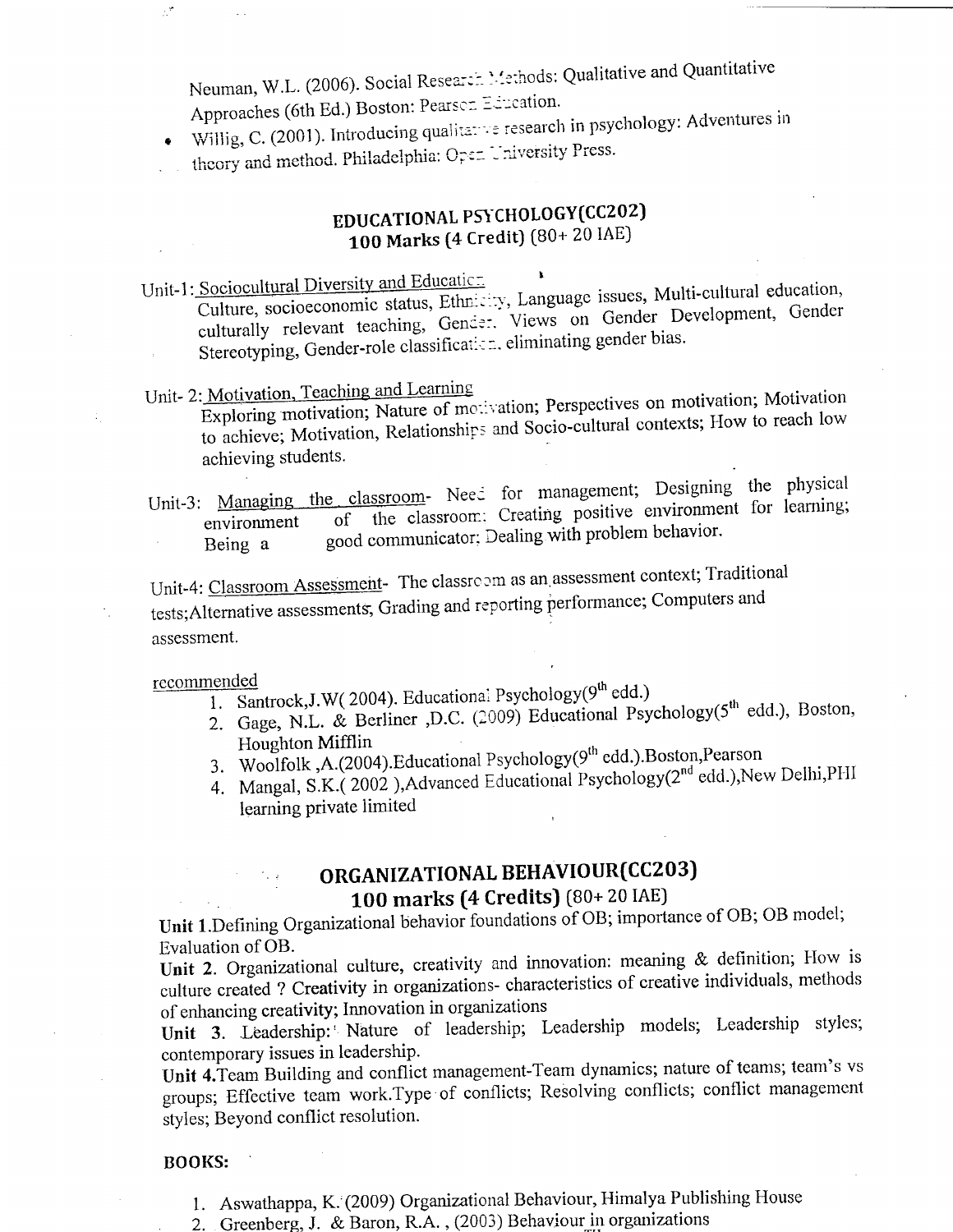#### *COMPARED AT A SET OF A HUMAN RESOURCE MANAGEMENT (CC204)* a construction of the constant 100 marks (4 Credits)  $(80 + 20 \text{ IAE})$

- Unit-1. Meaning and scope of Human Resource Management; Difference between HRM and  $\mathcal{L}^{\text{c}}$  . The  $\mathcal{L}^{\text{c}}$ . HRD; Strategic role of HRM; managing global human resources.  $\mathcal{L}_{\mathcal{A}}$ 
	- Unit- 2. Recruitment and placement-Job design; Job analysis; Employee testing and selection.  $\mathcal{A} \in \mathcal{B}$  .
- Unit-3: Training and Development-Training & Developing of employees; Performance  $\mathcal{O}_1$  $\sim 10^7$ management; Training and learning;
	- Unit-4.Organizational change and Development-Defining change; Models of change;  $\tau_{\rm{max}}=1.2$ organizational Culture and change; Power, politics and ethics in organizational development.

#### **BOOKS:**

 $\alpha = \alpha$ 

1. 1. Kandulla, S.R. Prentice Hall. (2002), Strategic Human Resource Development

- 2. Rao ,Human Resource Development (2000), , T.V. Sage
- 3. Quinn & Quinn (2002), Management Ethics , Sage

## PRACTICAL (CC205-P) 100 marks (4 Credit)

The students are required to understand the practical on the basis of SEM-2 syllabus and use any two of the practical to mentioned the following practical syllabus.

- 1. Assessment of Creativity in children
- 2. Assessment of Adaptation and coping skills
- 3. Learning and decession making style
- 4. Group Affiliation

 $\label{eq:2.1} \mathcal{A}(\mathcal{A}) = \mathcal{A}(\mathcal{A}) = \frac{1}{2} \mathcal{A}$  $\mathbb{Z}^n$  a ndf

## **SEMESTER-III** POSITIVEPSYCHOLOGY (CC301) 100 marks (4 Credits) (80+20 IAE)

- Unit 1. Introduction: Positive Psychology: An Introduction, Perspectives on Positive Psychology: Western and Eastern, Character Strengths and Virtues, happiness and wellbeing.
- Unit 2. Positive Emotional States and Processes: Happiness and Well being, Positive Emotions, Resilience ,prompting positive relationships; compassion ,forgiveness, gratitude and empathy.

Unit 3. Cognitive States and Processes: Self-efficacy, Optimism, Hope, Wisdom, Flow ,Mindfullness

Unit 4. Applications: Work, Education, Ageing, Health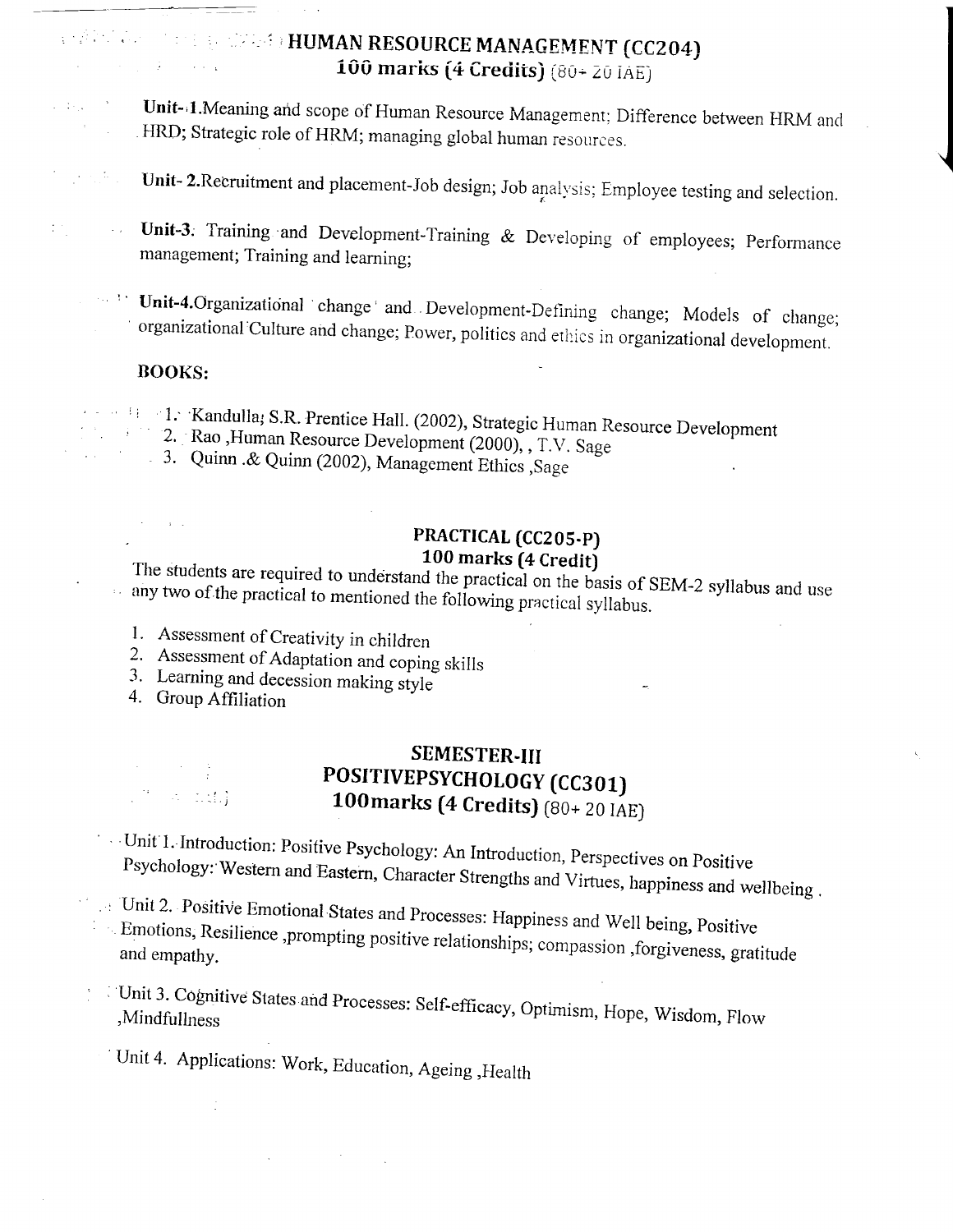OKS:

- Baumgardner, S.R., & Crothers, M.K. (2010). Positive Psychology. Upper Saddle River, New Jersey.: Prentice Hall.
- FCarr, A. (2004). Positive Psychology: The Science of Happiness and Human Strength. London, UK: Routledge.
- Seligman, M.E.P. (2002). Authentic Happiness: Using the New Positive Psychology to Realize Your Potential for Lasting Fulfillment. New York: Free Press/Simon and Schuster.
- Snyder, C.R., & Lopez, S.J.(2017). Positive Psychology: The Scientific and Practical  $\bullet$ Exploration of Human Strengths. Thousand Oaks, CA: Sage
- Compton, W.C., & Hoffman, E. (2012). Positive Psychology: The Science of
- : Happiness and Flourishing. Wadsworth: Cengage Learning.
- Peterson, C. (2006). A Primer in Positive Psychology. New York: Oxford University Press

## CLINICAL PSYCHOLOGY(CC302) 100 marks (4 Credits) (80+ 20 IAE)

Unit-1. Current paradigms in Psychopathology: Biological, psychoanalytic. humanistic and existential, learning and cognitive. Unit-2. $\cdot$ 

Classification and diagnosis: DSM and ICD. Issues in the classification of abnormal behaviour, psychological assessment: clinical interviews. psychological tests, behavioural and cognitive assessment. Unit-3.

Stress- Acute stress disorder, Post- Traumatic Stress Disorder (PTSD): adjustment disorder; Clinical reaction to stress, treating stress-related problems. Unit-4.

Anxiety Disorders: generalized Anxiety disorders: Phobias, Obsessive-Compulsive disorder, Interpreting and treating Anxiety disorders. Conversion and Dissociative Disorder

#### **BOOKS:**

 $\mathcal{L}^{\text{max}}$ 

1. Davison & Neale Abnormal Psychology, Wiley

2. Branon, Feist, Thomson & Wadsworth (2007) Introduction to Health Psychology,

: 3. Sarason I.G. & Sarason B.R. (2002). Abnormal Psychology, The person of maladaptive behaviour.New Delhi; Prentice hall

## COUNSELLINGPSYCHOLOGY (CC 303) **BASIC COUNSELLING PROCESSES** 100 marks (4 Credits) (80+20 IAE)

Unit 1. Introduction: Nature and Goals; Types of counselling, Counselling as a profession: Professional Ethics (Latest Version Of American Counselling Association  $\frac{1}{7}$  ACA); The Effective Counsellor: Personality Characteristics; Status of Counselling Psychology in India

Unit 2. Therapeutic Process: Building Therapeutic Relationships; Working in a Theraputic Relationship; Termination

Unit 3. Techniques of Counselling: Psychoanalytic Techniques; Humanistic Techniques; Behavioral Techniques; Cognitive Techniques; Indian Techniques: Yoga and Meditation

Unit 4. Applications: Child Councilly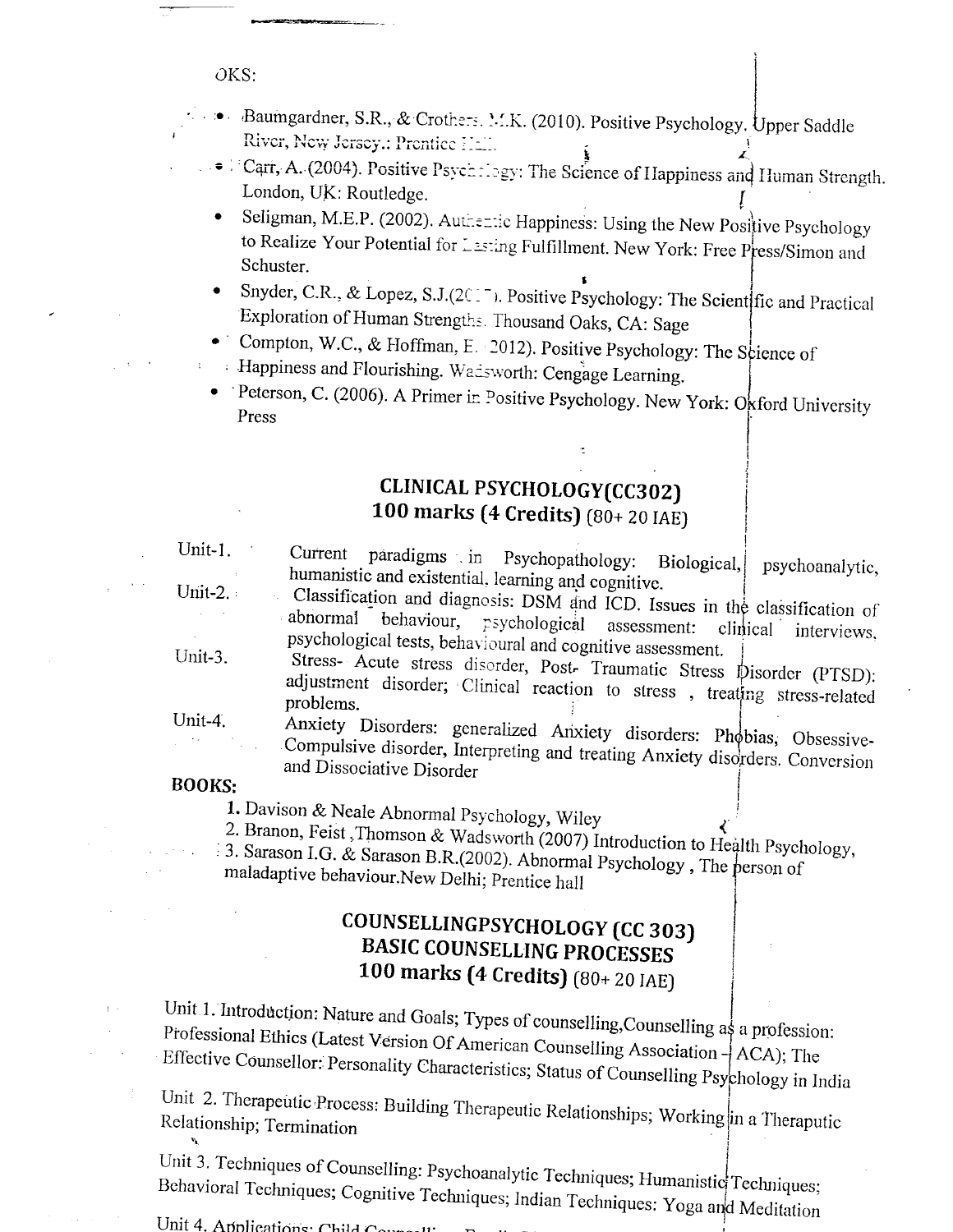- $\frac{d}{dx}$  and  $\frac{d}{dx}$   $\rightarrow$   $\sim$  Corey, G. (2009). Counselling and Psychotherapy: Theory and Practice (7th Eq. Delhi: Cengage Learning.
- $t^{(1)}$  and  $t^{(2)}$  and  $\bullet$  a Friedlander, M<sub>i</sub>L. & Diamond, G.M. (2012). Couple and Family Therapy. In E.M. Constitution of Altmaier and J.C. Hansen (Eds.) The Oxford Handbook of Counselling Psychology. New York: Oxford University Press.
- Gladding, S. T. (2012). Counselling: A Comprehensive Profession. (7th Ed) New
	- Hansen, J.C. (2012). Contemporary Counselling Psychology. In E. M. Altmaier and J.C. Hansen (Eds). The Oxford Handbook of Counselling Psychology. New York: Oxford University Press.
		- Kapur, M. (2011). Counselling Children with Psychological Problems. New Delhi,
- $\blacksquare$   $\blacksquare$   $\blacksquare$   $\blacksquare$   $\blacksquare$   $\blacksquare$   $\blacksquare$   $\blacksquare$   $\blacksquare$   $\blacksquare$   $\blacksquare$   $\blacksquare$   $\blacksquare$   $\blacksquare$   $\blacksquare$   $\blacksquare$   $\blacksquare$   $\blacksquare$   $\blacksquare$   $\blacksquare$   $\blacksquare$   $\blacksquare$   $\blacksquare$   $\blacksquare$   $\blacksquare$   $\blacksquare$   $\blacksquare$   $\blacksquare$   $\blacksquare$   $\blacksquare$   $\blacksquare$   $\blacks$
- **Expanding Systems, Strategies, and Skills (3rd Ed). New Delhi: Pearson.**
- $\cdots$  denotes Sharf, R. S. (2012). Theories of Psychotherapy & Counselling: Concepts and Cases (5th Ed). Boston: Brooks/ Cole Cengage Learning. Udupa,

## HEALTH PSYCHOLOGY(CC 304) 100 marks (4 Credits)  $(80 + 20$  IAE)

Unit 1: Introduction to Health Psychology: Mind and Body Relationship, Components of Health: Social, Emotional, Cognitive and Physical Aspects, Relationship Between Health and Psychology, Cultural Construction of Health, Goals of Health Psychology, Bio-Psychosocial Model of Health, Indian Model of Health

Unit 2 Behavior and Health: Characteristics of Health Behaviour; Barriers to Health Behaviour; Theories of Health Behavior (Health -Belief Model, Theory of Planned Behavior,

Unit 3 Health Promotion and Management: Exercise, nutrition, Indian Healing Techniques (Ayurveda, Traditional Healing), Stress and Coping

Unit 4 Interventions and Research in Health Psychology: Emotions, Culture and Health, Research on Health Psychology in India

**BOOKS:** 

 $\mathbb{S}^{\mathcal{S}}=\left\{ \left\vert \left\langle \mathcal{S}_{\mathcal{A}}\right\rangle \right\vert \right\} ^{\frac{1}{2}}$ 

 $\epsilon_{\rm max} \approx 100$ 

 $\sim 10$ 

 $\frac{1}{2}$  ,  $\frac{1}{2}$  ,  $\frac{1}{2}$  ,

 $\left( \left( 1, \left( \mathbf{1}_{\mathcal{C}} \right) \right) \right) \left( \mathbf{1} \right)$ 

 $\sim 1.4$  .

- 
- · Dalal, A.K. (2016). Cultural Psychology of Health in India. Delhi: Sage.
- · DiMatteo, M. R., & Martin L. R. (2011). Health Psychology. Noida: Dorling Kindersley. Marks, D.F., Murray, M., Evans, B., & Estacio, E.V. (2011). Health Psychology (3rd Edition). London: Sage.
	- · Sarafino, E.P., & Smith, T.W. (2016). Health Psychology: Bi-psychosocial Interactions (9th Edition). New York: Wiley.
	-
- Taylor, S.E. (2017). Health Psychology (10th Edition). Delhi: Tata McGraw Hill. Allen, F. (2011). Health Psychology and Behaviour. Delhi: Tata McGraw Hill.
	-
	- Misra, G. (1999). Stress and Health. New Delhi: Concept. Sanderson, C.A. (2018). Health Psychology: Understanding the Mind-body Connection (3 rd Edition).
		- Wadhwa, S. (2017) (Ed.). Stress in the Modern World. Santa Barbara, California: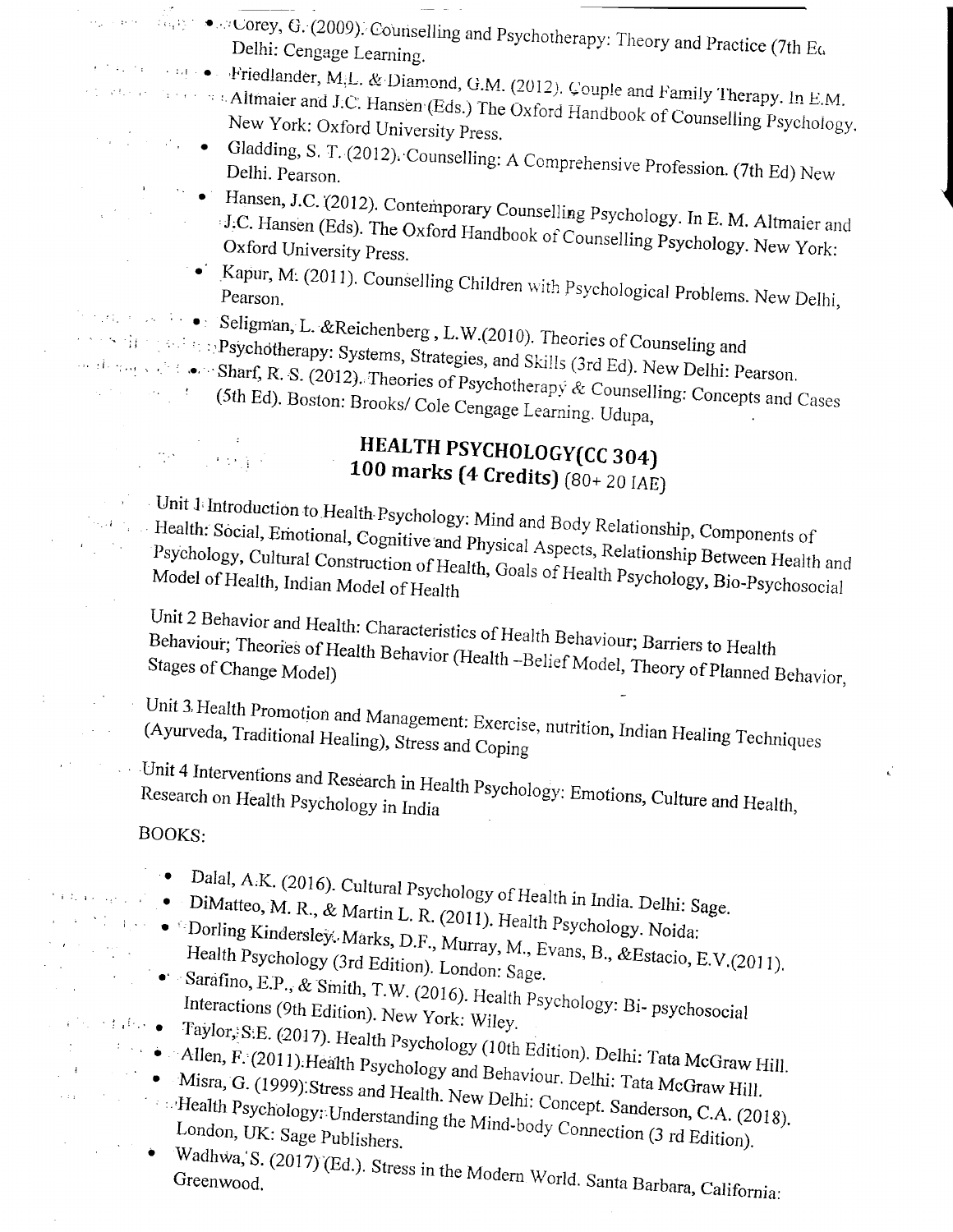## PRACTICAL (CC 305) 100 marks (4Credits)

The students are required to understand the practical on the basis of SEM-3 syllabus and use any two of the practical to mentioned the fully wing practical syllabus.

- 1. DAT
- 2. Political Behaviour

3. Motivational Factors

4. Assessment of Anxiety (Spielberger's

#### SEMESTER-IV

#### Applied Psychology - I(Paper-CC401)  $(Credits-4)$ Marks-100 (80+20) Psychology: Issues and Applications

- 1. Community Psychology: Definition and concept of community psychology; Role of Community psychologist in social change, Use of small groups in social action; Arousing community consciousness and action for handling social problems; Group decision making and leadership for social change; Effective strategies for social change.
- 2. Rehabilitation Psychology: Primary, secondary and tertiary prevention programs role of psychologists; Organizing of services for rehabilitation of physically, mentally and is ocially challenged persons including old persons, Rehabilitation of persons suffering from substance abuse, juvenile delinquency.
- 3. Application of Psychology to disadvantaged groups: The concepts of disadvantaged, deprivation; Social, physical, cultural and economic consequences of disadvantaged and deprived groups; Educating and motivating the disadvantaged towards development; Relative and prolonged deprivation.

₹

5. Application of Psychology in Information Technology and Mass Media: The present scenario of information technology and the mass media boom and the role of psychologists; Learning through IT and mass media; Multilevel marketing; Impact of TV and fostering value through IT and mass media; Psychological consequences of recent developments in Information Technology.

#### Book:

Swain: Smarak, (2010), Applied Psychology, New Delhi. New Vishal Publications

## Applied Psychology - II (Paper-CC402)  $(Credits-4)$ , Marks-100 (80+20) **Psychology: Issues and Applications**

- 1. Psychology and Economic development: Achievement motivation and economic development; Characteristics of entrepreneurial behavior; Motivating and training people for entrepreneurship and economic development; Consumer rights and consumer awareness, Promotion of entrepreneurship among youth including women entrepreneurs.
- 2. Application of psychology to environment and related fields: Environmental psychology-